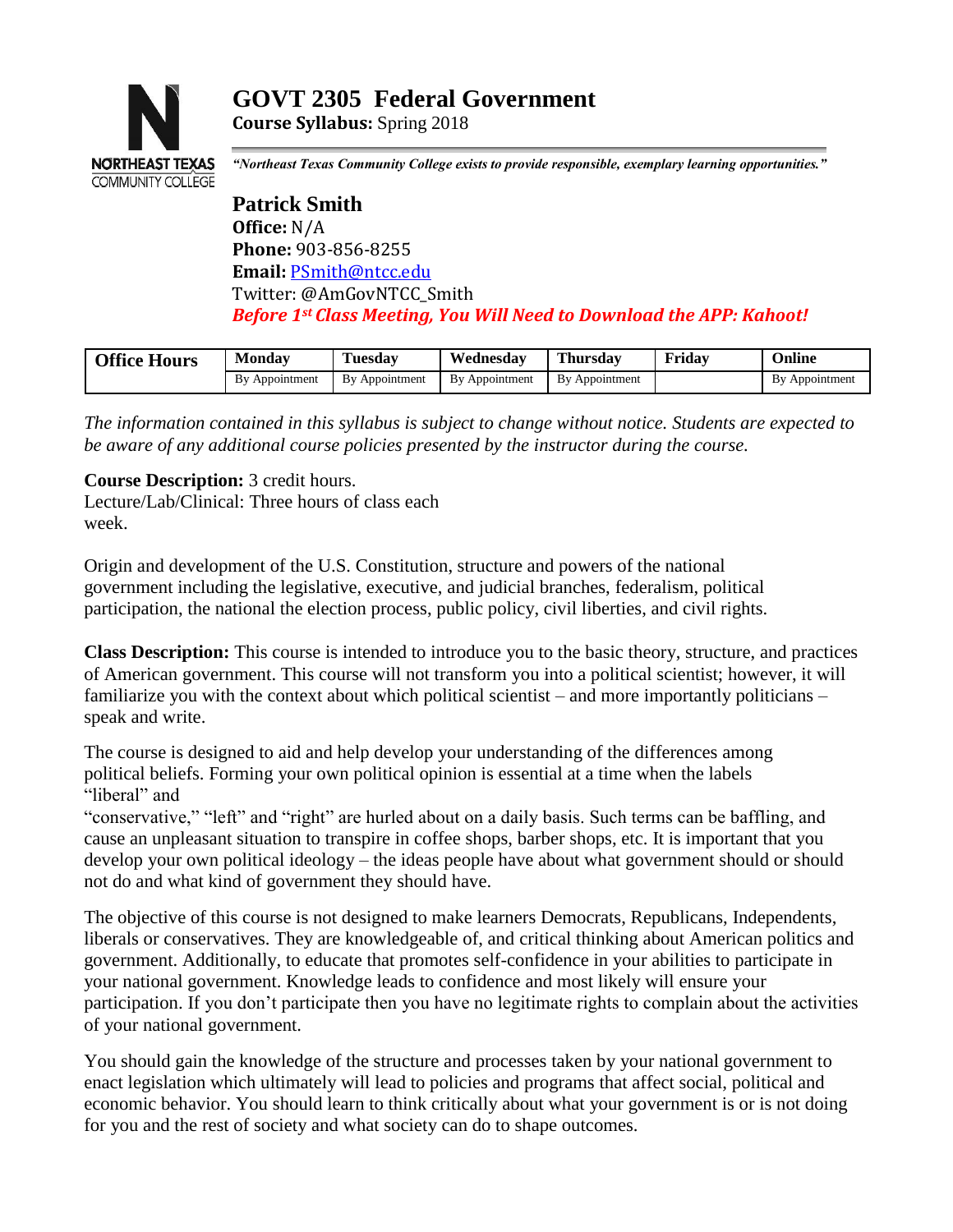## **Required Textbook(s):**

This class will utilize free online textbooks from the following sites: US History.org:<http://www.ushistory.org/gov/index.asp> This Nation: <http://www.thisnation.com/textbook>

You may also use these free online textbooks that are currently available via the Web:

Openstax by Rice University: http://cnx.org/contents/W8wOWXNF@15.1:Y1CfqFju@8/Preface USHistory.org:<http://www.ushistory.org/gov/> Flordia.theorangegove.org: [https://florida.theorangegrove.org/og/file/2e74506d-6095-0531-a2fb](https://florida.theorangegrove.org/og/file/2e74506d-6095-0531-a2fb-b04504b885bd/1/9781616101633_LenzHolman.pdf)[b04504b885bd/1/9781616101633\\_LenzHolman.pdf](https://florida.theorangegrove.org/og/file/2e74506d-6095-0531-a2fb-b04504b885bd/1/9781616101633_LenzHolman.pdf)

**Recommended Reading(s):** Dallas Morning News, Wall Street Journal, other newspapers, political magazines, view FOX, CNN, Texas Observer, Politico or other television news programs and the internet.

Resource Material

[http://www.politico.com](http://www.politico.com/) [http://www.drudgereport.com](http://www.drudgereport.com/) [www.realpolitics.com](http://www.realpolitics.com/) Twitter: @AmGovNTCC\_Smith

#### **Student Learning Outcomes:**

The general objective of this course is to introduce American National government issues and to teach basic tools of analysis. More specifically, the goals of the course are listed below:

Upon successful completion of this course, students will:

- 1. Explain the origin and development of constitutional democracy in the United States.
- 2. Demonstrate knowledge of the federal system.
- 3. Describe separation of powers and checks and balances in both theory and practice.
- 4. Demonstrate knowledge of the legislative, executive, and judicial branches of the federal government.
- 5. Evaluate the role of public opinion, interest groups, and political parties in the political system.
- 6. Analyze the election process.
- 7. Describe the rights and responsibilities of citizens
- 8. Analyze issues and policies in U.S. politics.

#### **Course Objectives:**

The purpose of the course is to acquaint the student with the American government. The student will be introduced to: (a) a framework for analyzing United States politics and government; (b) the constitutional basis for American government; (c) the processes of American politics and government; (d) the institutions of American politics and government; (e) policies of American government.

#### **Lessons, Lectures & Discussions:**

Topics of Discussion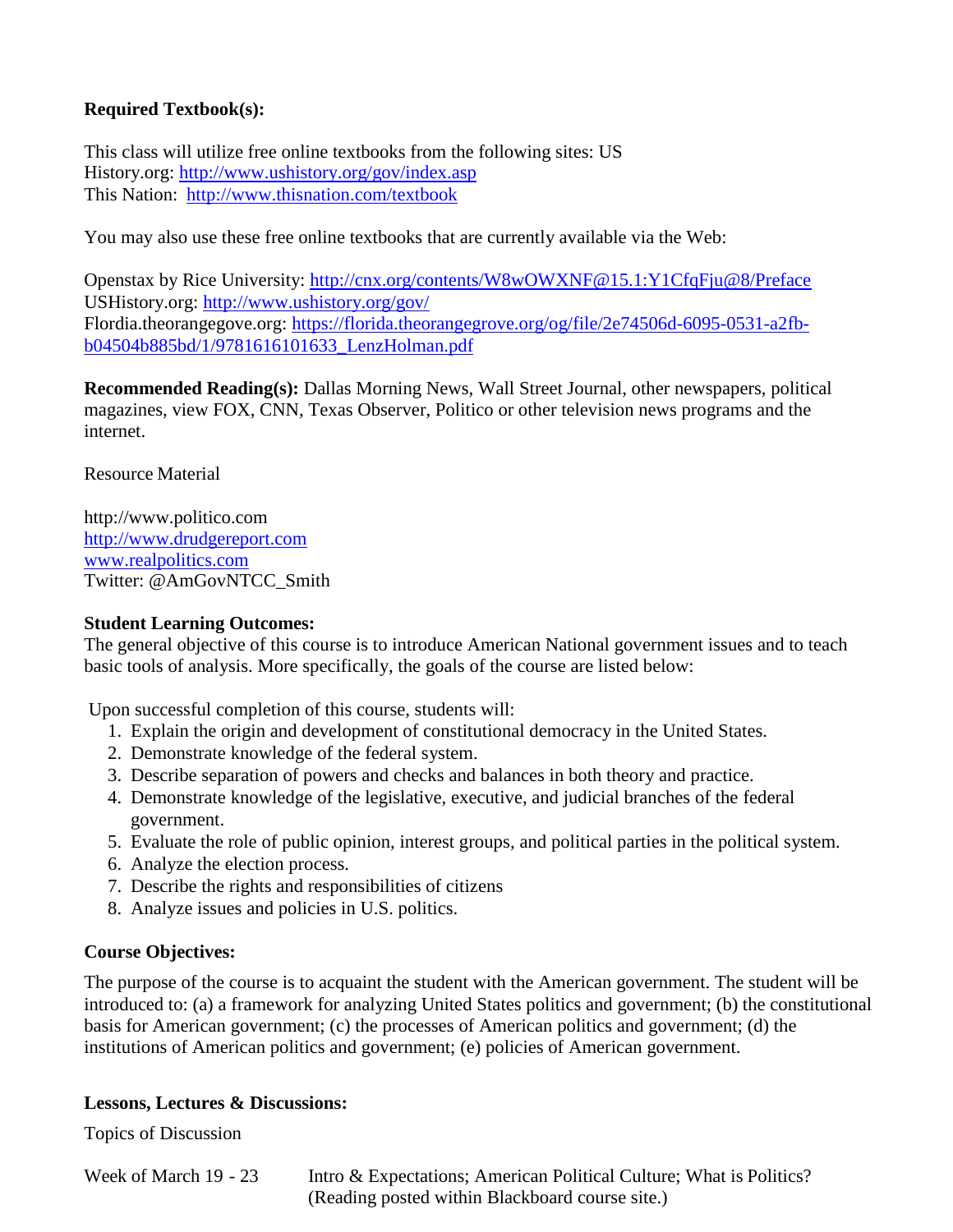| Week of March 26 - 30 | Constitutional Democracy; Federalism; Why Government; Civil Liberties  |
|-----------------------|------------------------------------------------------------------------|
|                       | (Reading posted within Blackboard course site.)                        |
| Week of April $2 - 6$ | Equal Rights; Participation; Political Parties; Media; Interest Groups |
|                       | (Reading posted within Blackboard course site.)                        |
| Week of April 9 - 13  | Congress; Legislative Branch                                           |
|                       | (Reading posted within Blackboard course site.)                        |

#### **April 11, 2018 MID-TERM EXAM**

| Presidency; Executive Branch; Federal Bureaucracy       |
|---------------------------------------------------------|
| (Reading posted within Blackboard course site.)         |
| Judicial Branch                                         |
| (Reading posted within Blackboard course site.)         |
| Judicial Branch; Economic & Environmental Public Policy |
| (Reading posted within Blackboard course site.)         |
| Welfare, Education, Foreign and Defense Public Policy   |
| (Reading posted within Blackboard course site.)         |
|                                                         |

## **May 9, 2018 FINAL EXAM**

#### **Evaluation/Grading Policy:**

| Quizzes (5x20 points each)<br>100                            |            |
|--------------------------------------------------------------|------------|
| points Political Position Assignments (4x25 points each) 100 |            |
| points Mid-Term Exam<br>150                                  |            |
| points                                                       |            |
| Final Exam                                                   | 150 points |
| <b>Total Points</b>                                          | 500 points |

**– 500 points = A – 447 points = B – 397 points = C – 347 points = D 000 - 297 points = F**

#### **Late Assignment Penalties**

| Past Due 5 Days:  | Deduct 50 points from assignment |
|-------------------|----------------------------------|
| More than 5 Days: | Zero points for assignment       |

#### **Attendance**

You are urged to attend class each day. A significant portion of each examination is drawn from the classroom material. If you miss class, it is your responsibility to obtain the information missed and see that your assignments are submitted by due dates. If you decide to attend class you must attend the entire class period, unless other arrangements are made prior to class with the instructor. Students who simply arrive in class to hand in an assignment and then leave class will receive a zero on the assignment. Attendance is part of the participation grade.

Missing more than two class meetings will reduce your grade in the course by a full letter grade  $(i.e. A to B, B to C, C to D, and D to F).$ 

#### **Tests/Exams:**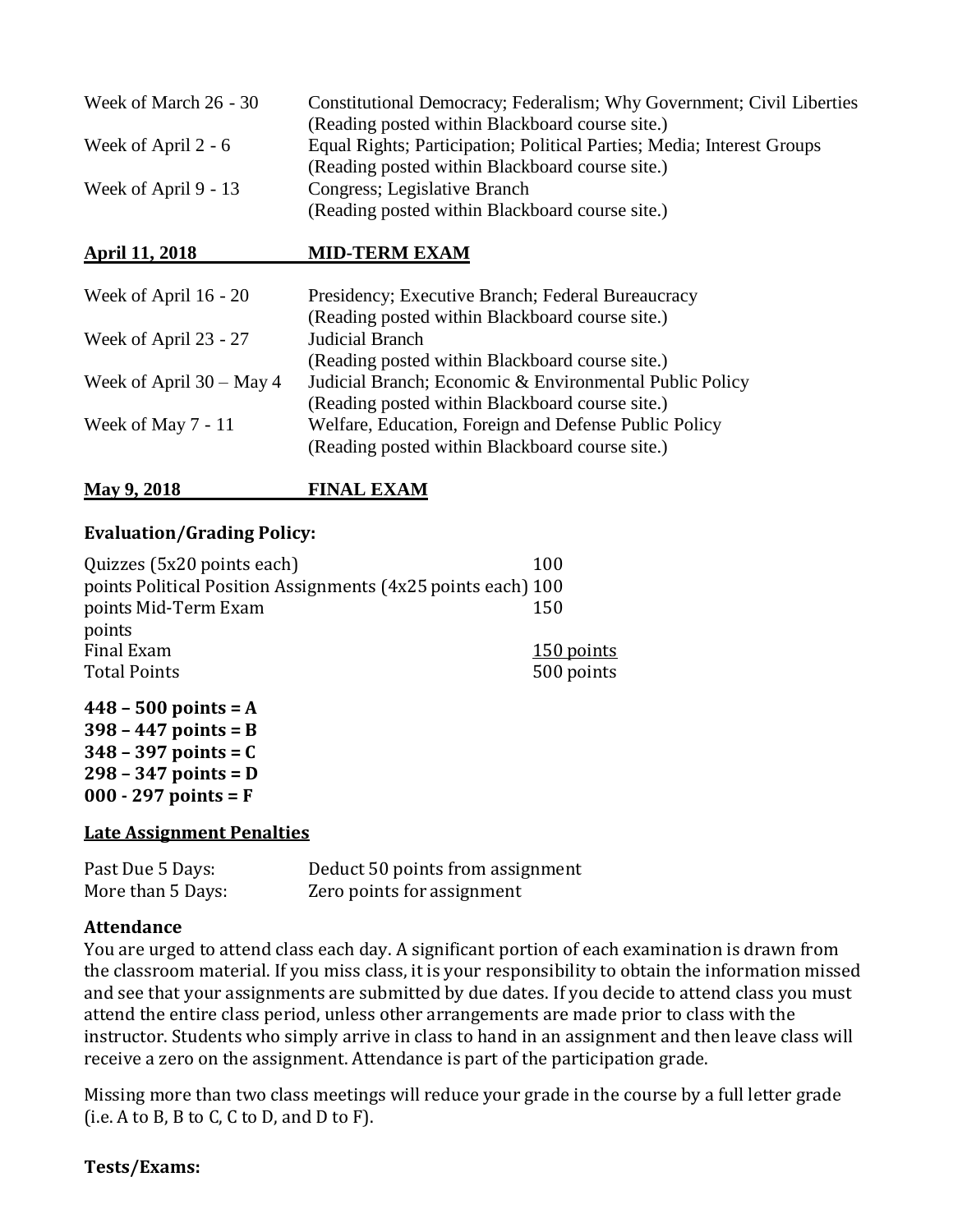## Exams – Two

Mid-Term Exam and Final Exam. [Make-Up Examinations]

All students are expected to take the examinations on the scheduled dates and times. Only University approved excuses will be an acceptable reason for a student missing an exam. A student who misses an examination without notifying the instructor prior to the examination and receiving my permission to miss the exam will be assigned a grade of zero.

## **Assignments:**

## **Course Requirements**

A. Class Discussion and Participation – Each student has the responsibility to prepare for each class by reading the assigned material and completing all assignments. All students should be prepared to participate in class discussions of the assigned material. You will be exposed to a variety of opinions that may differ from your own. Respect those opinions and use them to help you reflect on why people hold different views. Class attendance is a part of class participation (if you do not attend you cannot participate).

FYI: Attendance is noted without a required roll call.

B. Political Position Research Assignments – The assignment involves researching assigned political position topics and preparing a Power Point or Policy Paper presentation (Instructor will assign in class).

• The presentation will contain no more than 20 slides per issue (Power Point assignment) and no more than three pages (Policy Paper essay assignment) with proper APA, MLA, etc. format research citations. The final slide will contain your research sources and citations that support your position, views, and opinions. Policy Paper assignments will have a bibliography which is not one of the three pages. The assignment will have a minimum of eight (8) research sources (Wikipedia is not an acceptable source), and be coherently written. The slides or policy paper should be written using correct grammar and punctuation. Format: Typed with a 12 pt. font and double spaced.

• Students are expected to follow the standard format for references and citations. In addition, the student should be aware that plagiarism will not be tolerated.

• Additional information and topics are provided under Political Position Assignment.

C. Quizzes – Five (5) random quizzes throughout the term with each worth 10 points (5 X 20 = 100 points). NO MAKEUP QUIZ WILL BE ADMINISTERED IF ONE IS MISSED.

D. Exams – Two Mid-Term Exam and Final Exam. [Make-Up Examinations]

All students are expected to take the examinations on the scheduled dates and times. Only University approved excuses will be an acceptable reason for a student missing an exam. A student who misses an examination without notifying the instructor prior to the examination and receiving my permission to miss the exam will be assigned a grade of zero.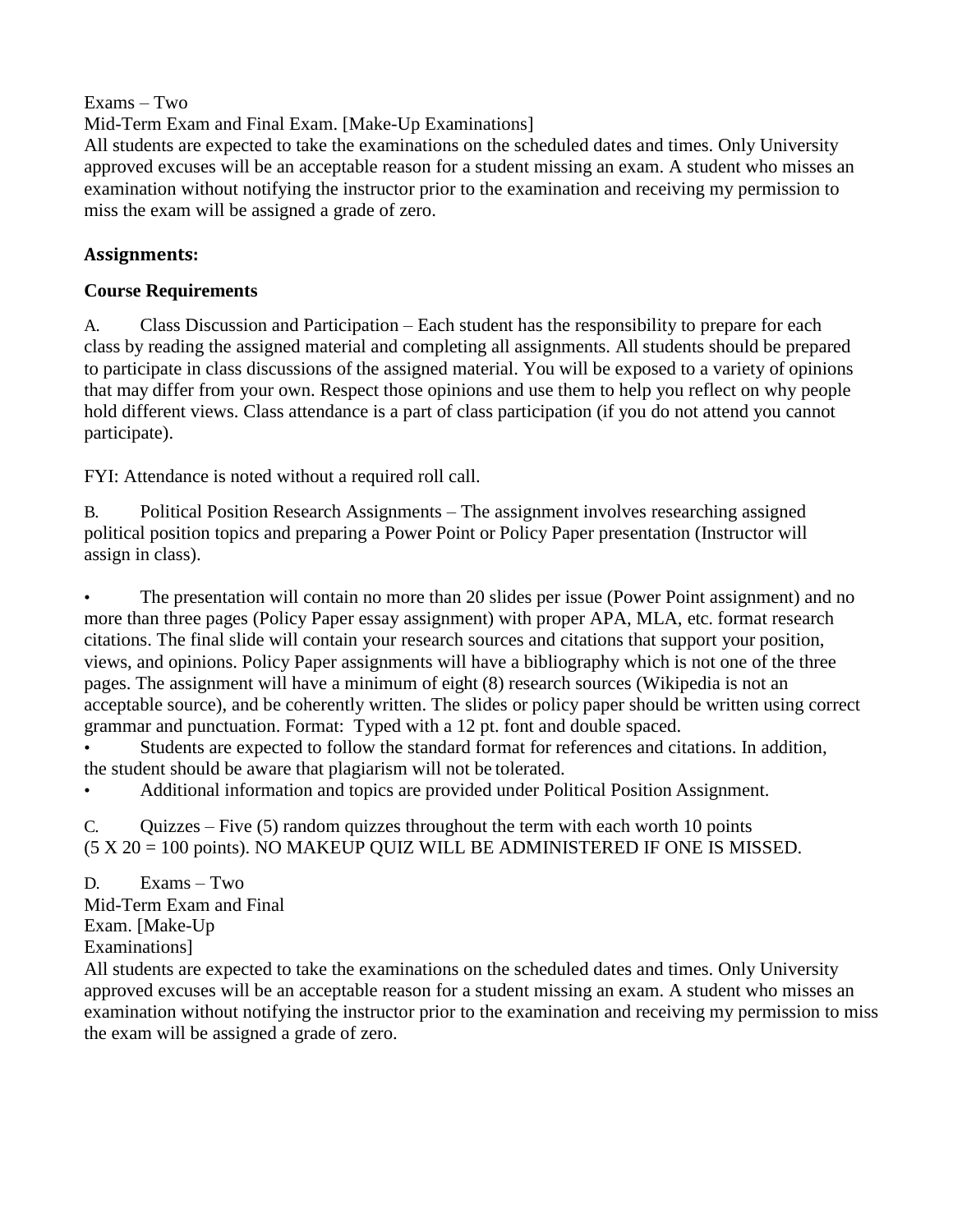## **Student Responsibilities/Expectations:**

### **Class Attendance**

You are urged to attend class each day. A significant portion of each examination is drawn from the classroom material. If you miss class, it is your responsibility to obtain the information missed and see that your assignments are submitted by due dates. If you decide to attend class you must attend the entire class period, unless other arrangements are made prior to class with the instructor. Students who simply arrive in class to hand in an assignment and then leave class will receive a zero on the assignment. Attendance is part of the participation grade.

Since the lecture-discussion method will be employed in this class, regular attendance is highly encouraged. Students who discontinue attending class will be given an "F" unless they officially withdraw from the course.

Missing more than three class meetings will reduce your grade in the course by a full letter grade (i.e. A to B, B to C, C to D, and D to F).

## **TWO KEYS**

- **1. Completing the assigned readings, problems and turning in the assignments in a professional manner on time.**
- **2. "Believing in yourself and never entertaining the thought of giving up or being unsuccessful." The ability to stick with it, to persevere, to never quit will put you in a position to be successful.**

#### **Cell Phones**

All phones should be OFF/Vibrate while classroom instruction is taking place. If a phone rings while attending class an automatic 10 points will be deducted from the overall final grade total. If the same student phone rings twice during the term there will be a 50-point deduction from the overall final grade total. Each additional time will be a 100-point deduction from the overall final grade total. The same applies to text messaging. BOTTOM LINE – PHONES OFF. TEXTING IS NOT ACCEPTABLE.

#### **NTCC Academic Honesty Statement:**

"Students are expected to complete course work in an honest manner, using their intellects and resources designated as allowable by the course instructor. Students are responsible for addressing questions about allowable resources with the course instructor. NTCC upholds the highest standards of academic integrity. This course will follow the NTCC Academic Honesty policy stated in the Student Handbook."

#### **Academic Ethics:**

The college expects all students to engage in academic pursuits in a manner that is beyond reproach. Students are expected to maintain complete honesty and integrity in their academic pursuit. Academic dishonesty such as cheating, plagiarism, and collusion is unacceptable and may result in disciplinary action. Refer to the student handbook for more information on this subject.

#### **ADA Statement:**

It is the policy of NTCC to provide reasonable accommodations for qualified individuals who are students with

disabilities. This College will adhere to all applicable federal, state, and local laws, regulations, and guidelines with respect to providing reasonable accommodations as required to afford equal educational opportunity. It is the student's responsibility to arrange an appointment with a College counselor to obtain a Request for Accommodations form. For more information, please refer to the NTCC Catalog or Student Handbook.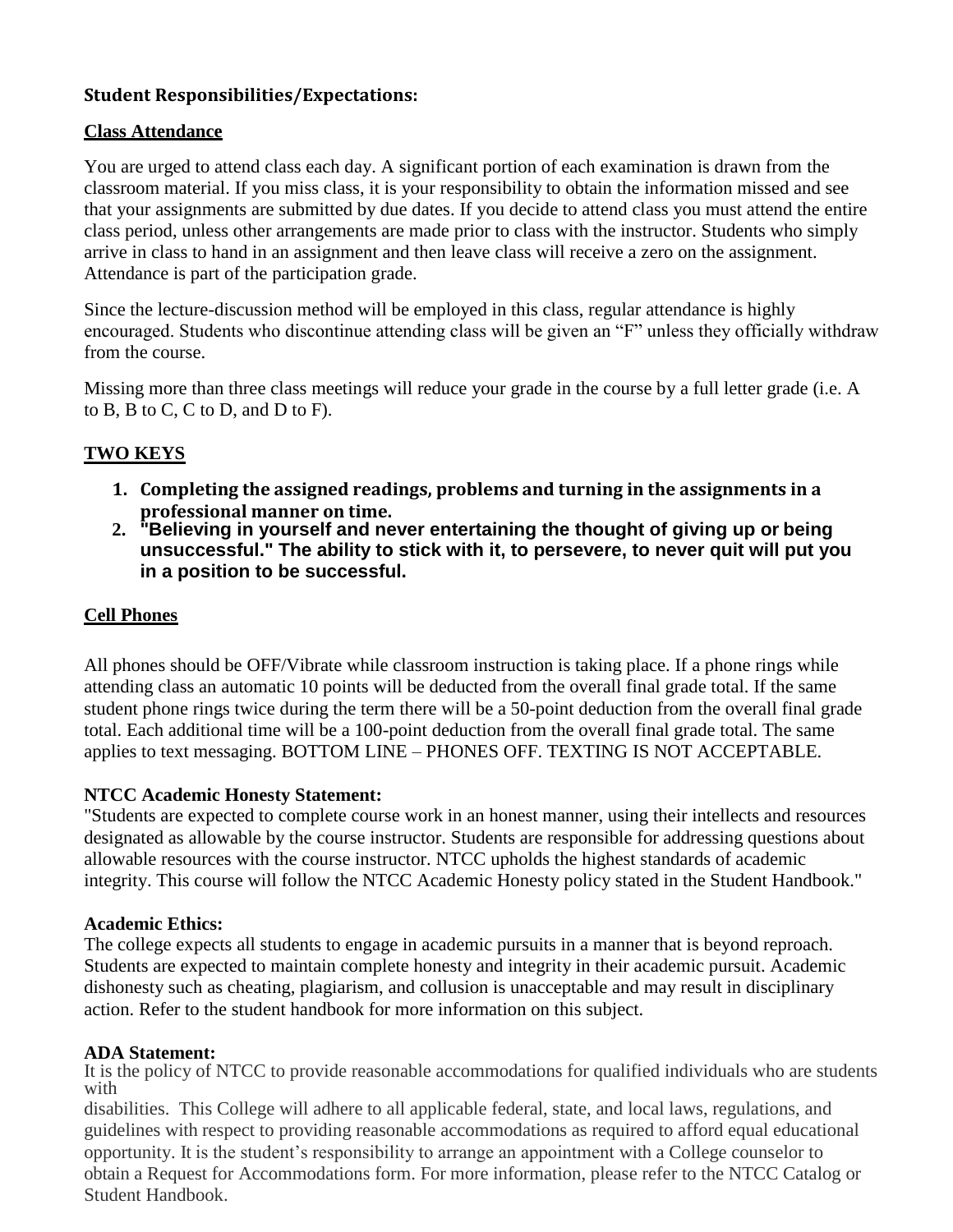## **Family Educational Rights and Privacy Act** (**FERPA**):

The Family Educational Rights and Privacy Act (FERPA) is a federal law that protects the privacy of student education records. The law applies to all schools that receive funds under an applicable program of the U.S. Department of Education. FERPA gives parents certain rights with respect to their children's educational records. These rights transfer to the student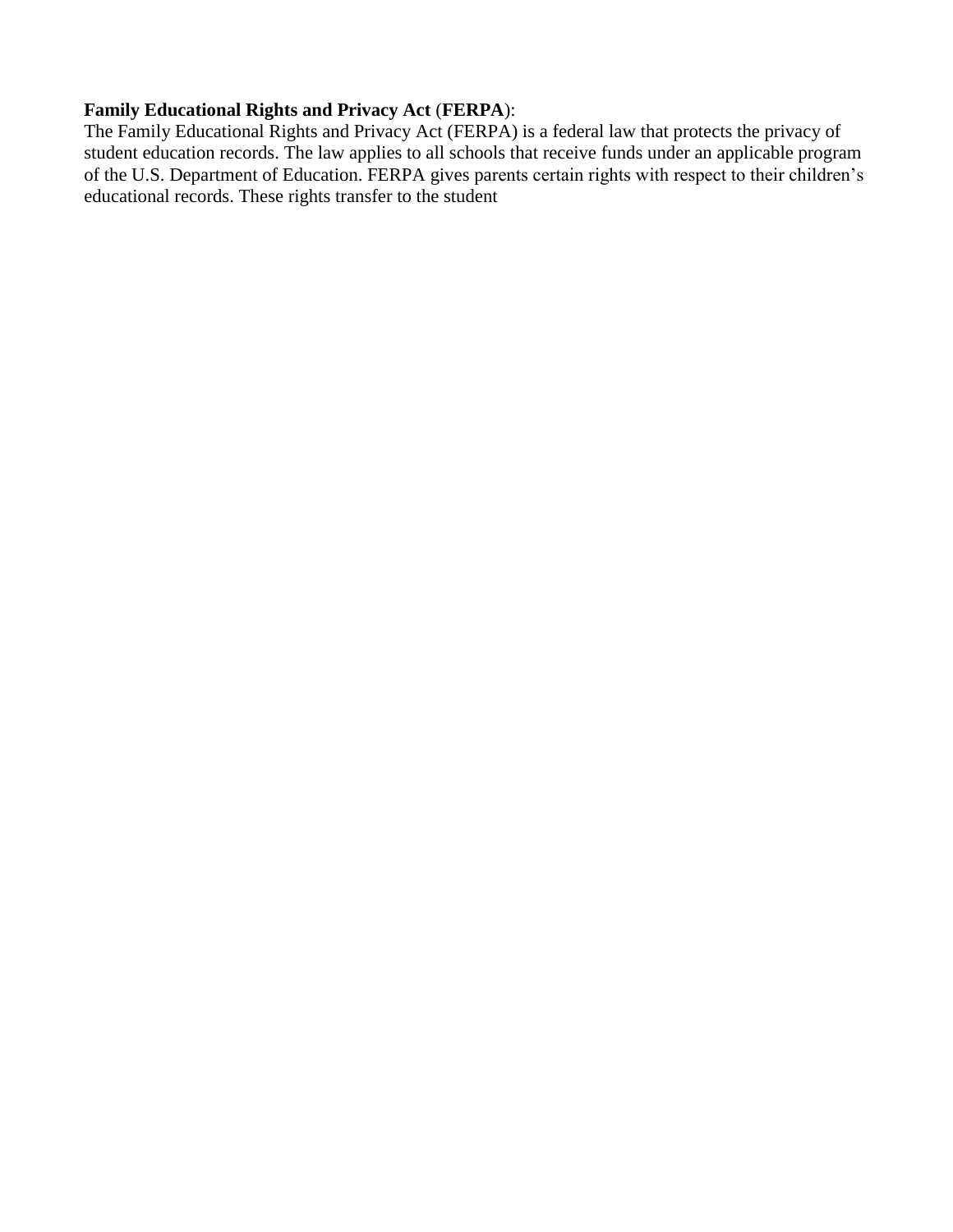when he or she attends a school beyond the high school level. Students to whom the rights have transferred are considered "eligible students." In essence, a parent has no legal right to obtain information concerning the child's college records without the written consent of the student. In compliance with FERPA, information classified as "directory information" may be released to the general public without the written consent of the student unless the student makes a request in writing. Directory information is defined as: the student's name, permanent address and/or local address, telephone listing, dates of attendance, most recent previous educational institution attended, other information including major, the field of study, degrees, awards received, and participation in officially recognized activities/sports.

## **KEY DATES**

| Weekly         | <b>Outside Reading and Discussion Assignments (Check)</b><br>Blackboard Class Site); Weekly Written Lesson Assignments |
|----------------|------------------------------------------------------------------------------------------------------------------------|
| April 11, 2018 | Mid-Term Exam                                                                                                          |
| As Assigned    | <b>Political Position Assignments</b>                                                                                  |
| May 9, 2018    | Final Exam                                                                                                             |

## **PET PEEVES**

Everyone has one or two pet peeves, and instructors are no exception. Author Marjorie Hansen Shaevitz lists these annoyances specific to dealing with students - avoid doing them, not just because it's the right thing to do but because you don't want to be that guy or girl. Pet Peeves include:

1) Not having read the assigned reading prior to class and, therefore, not being able to respond appropriately when called upon by an instructor.

- 2) Talking in class or being otherwise interruptive.
- 3) Playing games or surfing the Web on any electronic device.
- 4) A cell phone ringing.

5) Asking inappropriate or self-serving questions. Examples: "What do I need to know to get an A on this test?" or "Is this going to be on the exam?" Or even worse, earning poor grades and then saying, "I really need to have a good grade in this class; would you change it?"

## **POLITICAL POSITION ASSIGNMENT**

Purpose: The purpose of the Political Position Assignment is threefold: to give the student an opportunity to explore issues in American government, to give the student experience in preparing an annotated bibliography and organizing a compare and contrast Power Point or Political Position presentation, and to assist the student in developing his or her research, analytical, and presentation skills. Unlike a novel, history book, or scientific publication, essays provide you with the versatility to express all the various facets that make you YOU. Since the  $16<sup>th</sup>$  century, essays have served as a means of connection: a way to persuade others to a certain perspective, a medium to tell a story, convey a point and a written record of individual and national histories. Everything we prepare is a learning experience, and we teach ourselves as we explain things to others.

For more information:

<http://uwf.edu/writelab/handouts/comparisoncontrast/> <http://writingcenter.unc.edu/handouts/comparing-and-contrasting/> <http://researchpaperwriting.info/archives/compare-and-contrast-ideas-for-research-paper-writing/> [http://www.wju.edu/arc/handouts/compare\\_contr.pdf](http://www.wju.edu/arc/handouts/compare_contr.pdf)